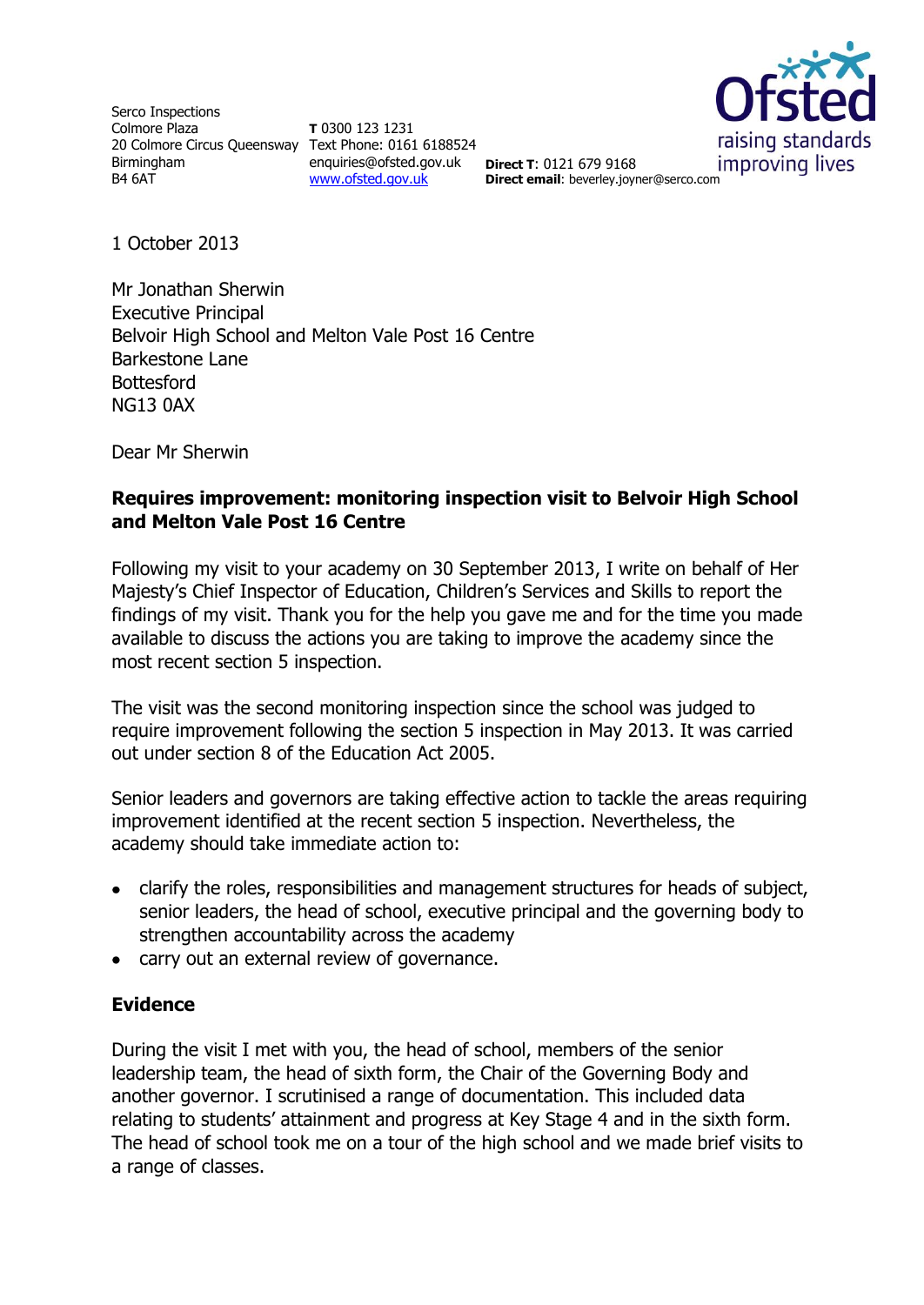

# **Context**

Since the previous inspection in May 2013, there have been no significant changes in academy leadership or staffing.

# **Main findings**

The head of school and staff have undertaken a range of activities to further improve students' learning and their subsequent achievement at Belvoir High School. Senior leaders have stepped up the frequency of student progress reviews and lesson monitoring to improve teaching. They have also improved performance reviews of departments to ensure that teachers are more accountable for the progress of the students they teach. The action plan has been revised with clear targets added and a new tracking system has been developed showing patterns of progress for all students across the school. Staff are now clear about the expectations of progress for all students. A range of scrutiny, such as reviews of students' work, analyses of assessments and learning walks gauge how much progress students are making. All of this is helpful. While achievement has been sustained at the sixth form centre at above-average levels, it has dropped at the high school. For example, the percentage of students gaining five good grades at GCSE including English and mathematics fell from 71% in 2012 to 58% in 2013 which is 11% below its target. While progress levels have been maintained in English at above average, they fell in mathematics to broadly average levels.

At the inspection in May, it was recommended that the academy formalised links between middle leaders, senior leaders, the head of school, executive principal and the governing body to strengthen accountability. By the first monitoring inspection in July this had not happened and the academy was urged to attend to this urgently. It is evident from this visit that the roles, responsibilities and management structures have still not been clarified and this is having a detrimental effect on the leadership and management at Belvoir High School. This situation has the potential to stall the school's progress unless important management roles and responsibilities are secured.

The excessive time that it is taking to restructure management roles means that sustained progress is fragile. The governing body is in the process of addressing this, but a number of pertinent issues remain. The executive principal has prime responsibility for the quality of teaching and learning, as well as the oversight and management of all monitoring activities at both the high school and sixth form centre. The lack of clearly defined roles and responsibilities at the next level makes it difficult for leaders and governors to know who is directly responsible for the provision and who to hold accountable for the progress being made.

The governing body has made efforts to resolve the difficulties arising from unclear leadership roles and responsibilities. It has very recently appointed an independent school improvement partner who is able to provide advice and guidance in seeing